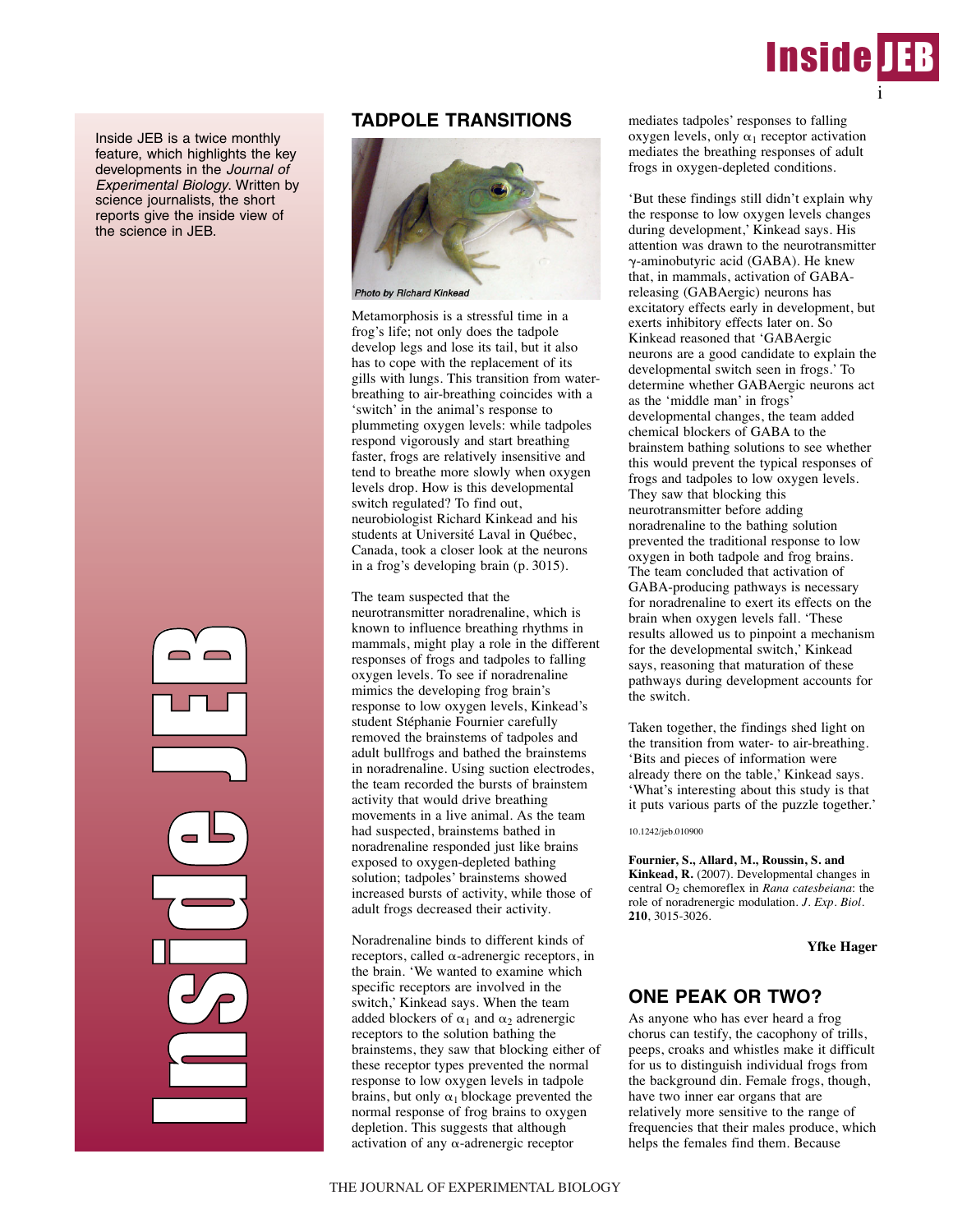

ii

different frog calls have different sound properties, Carl Gerhardt and colleagues wanted to know how this affected females' preferences for different calls in four closely related species of American treefrog  $(p. 2990)$ .

Three of the treefrog species – two species of grey treefrog and the canyon treefrog – all produce calls with two distinct sound peaks at different frequencies. The fourth species, the bird-voiced treefrog, has a single high-frequency peak in its song. The team wanted to test two competing hypotheses for how frogs recognise sounds. The matched-filter hypothesis predicts that the nervous system is more sensitive to the specific frequencies in a male's call, so if a call has two sound peaks, a signal with both peaks is preferred over a call with just one of the peaks. The pre-existing-bias hypothesis takes into account that there is sometimes a mismatch between female preference and the calls that males produce, which could lead to sexual selection on male calls.

Using simplified electronic signals which accurately mimicked a natural call, the team tested females' responses in soundproof rooms to calls played out of one of two speakers 2 m apart. If a female preferred a call, she would move towards the speaker producing it. Comparing the preferences of the four species to the number of sound peaks in a call, they found that grey and canyon treefrogs with double-peaked calls preferred this type of call over a call with only one of the frequency peaks. The bird-voiced treefrog preferred the calls with single highfrequency peaks, not two, just like the males' natural calls. This finding was consistent with the matched-filter hypothesis, and not the pre-existing-bias hypothesis.

Knowing that the higher-frequency peak in the call stimulated one inner ear organ, while the lower frequency peak stimulated the other, the team tested which peak the frogs preferred when given a choice between a two- or one-peaked call. The bird-voiced treefrogs, as expected, overwhelmingly chose the single highfrequency peak. They found that the other frogs responded differently, however: some populations of grey treefrogs, for example, preferred the high-frequency peak much more than grey treefrogs from another population in another part of the country. This suggests that there is probably a bias towards certain frequencies in the nervous system of different frogs, and that different populations could evolve to prefer and produce different calls.

So did female grey treefrogs prefer highor low-frequency peaks? The team found that preference depended on sound intensity: both species of grey treefrog preferred lower frequencies, which stimulate one ear organ, at 65-75 dB. At 85–90 dB, however, one species preferred higher frequencies, which stimulate the other ear organ, while the other had no preference. This means that females' frequency preference differs depending on how intense the sound is: in other words, how close she is to a male. With this in mind, researchers will have to be very careful when designing future experiments.

10.1242/jeb.010918

**Gerhardt, H. C., Martínez-Rivera, C. C., Schwartz, J. J., Marshall, V. T. and Murphy, C. G.** (2007). Preferences based on spectral differences in acoustic signals in four species of treefrogs (Anura: Hylidae). *J. Exp. Biol.* **210**, 2990-2998.

## **BIG CHEEKS HOARD FOOD**



Anyone who has ever owned a pet hamster can't fail to be impressed by the amount of food that these little creatures can stuff into their cheek pouches: at times, up to 20% of their body weight. When hamsters pouch food, they are behaving in a so-called 'appetitive' way, meaning that they are driven by hunger to find and store food, rather than to immediately eat what they find. Because hamster cheek pouches are only involved in hoarding, but not eating, 'they are a beautiful model system for studying appetitive behaviour', says Carolyn Buckley of Lehigh University, who investigated pouch filling behaviour in the Syrian hamster (*Mesocricetus auratus*) with her colleagues Jill Schneider and David Cundall (p. 3096).

The team wanted to know how hamsters could get so much food into their pouches, so they filmed hamsters at 60 frames per second as they pouched food pieces and measured their forepaw and jaw movements. They found that the

movements differed slightly depending on whether the hamsters were pouching large 2.5 g pellets from their feed or smaller items such as sweetcorn kernels or sunflower seeds. The hamsters tended to use their forepaws to help manipulate large food pieces into their mouths, while they simply grabbed smaller food items with their tongues. Studying the jaw movements, the team found that the hamsters used repeated patterns of jaw movements to get food into their pouches, regardless of the size of the food item. These cyclical movements were very similar to chewing, except that they would pause regularly with their mouths open. 'This is probably to allow the tongue to push food into the pouch', says Buckley.

Previously researchers had suggested that the retractor muscle, a large muscle which travels from the mid-spine to each side, over and under the pouch, merely helped support full rodent pouches. But the team's videos showed that the muscle was very active during pouch-filling, so to investigate further, the team operated on some hamsters and cut the nerve supplying the muscle to one pouch while leaving the nerve on the other side intact. If the muscle played a vital role in pouching, 'we thought that they might not be able to pouch on the denervated side', Buckley explains. However, they found that hamsters could still pouch the same amount of food into denervated pouches, although they pouched slightly fewer larger items. They also noticed that hamsters filled their denervated pouches more to the side, not pushing food that far into the pouch.

This led the team to suspect that the retractor muscle might play a role in moving food down the pouch, so they stimulated the retractor muscle in one anaesthetised hamster while pushing a blunt probe into a pouch containing a single corn kernel to simulate a second piece of food entering the pouch. They found that retractor muscle contraction straightens folds in the pouch walls, allowing food to slide further into the pouch. Examining their videos once more, the team found that it took hamsters 40% longer to put a second food piece into their denervated pouch than into their unaffected pouch, showing that retractor activity helps move food out of the way as more is added. 'The retractor helps make the pouch more efficient', says Buckley.

#### 10.1242/jeb.010926

**Buckley, C. A., Schneider, J. E. and Cundall, D.** (2007). Kinematic analysis of an appetitive food-handling behavior: the functional morphology of Syrian hamster cheek pouches. *J.*